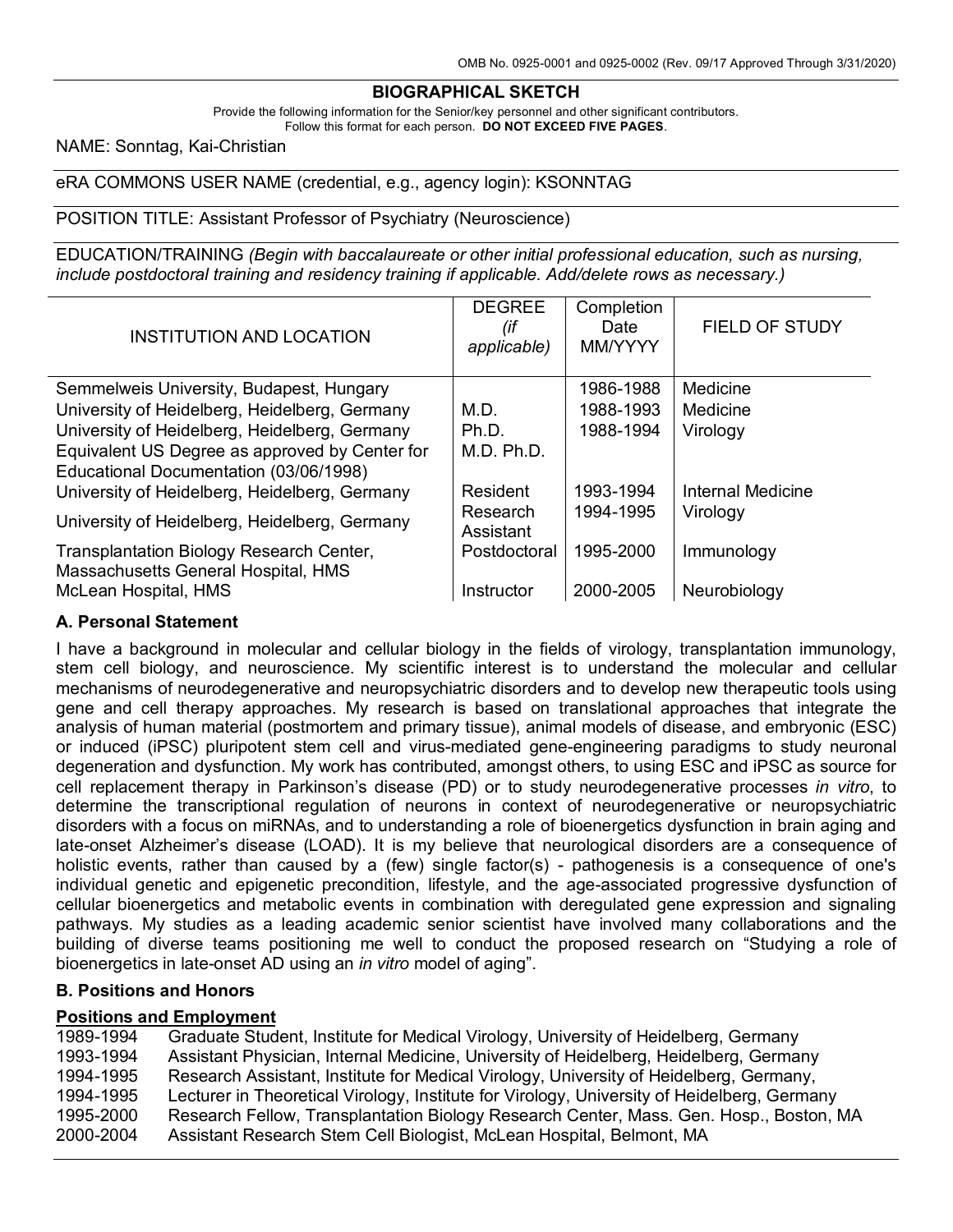- 2000-2005 *Instructor* in Psychiatry, Harvard Medical School, Boston, MA
- 2004-2007 Associate Stem Cell Researcher, CNR, McLean Hospital, Belmont, MA
- 2005- *Assistant Professor* of Psychiatry (Neuroscience), Harvard Medical School, Boston, MA
- 2007- Independent Principal Investigator, McLean Hospital, Belmont, MA

# **Other Experience and Professional Memberships:**

- Chair, Neuroscience Seminar Series, McLean Hospital, Belmont, MA
- 2002- Editorial Board, *Journal of Translational Medicine*
- 2004-2007 Debuty Receiving Editor, *European Journal of Neuroscience*
- 2006- Editorial Board, *Journal of Visualized Experiments*
- 2007- Member, Steering Committee, McLean Hospital
- 2007-2011 Associate Editor, *Brain Research*
- 2008- Voting Member Partners Embryonic Stem Cell Research Oversight Committee (ESCRO)
- 2009-2016 Editorial Board, *Stem Cells*
- 2011- Voting Member Partners Institutional Biosafety Committee (PIBC)
- 2011- Editor, *Brain and Behavior*
- 2011- Editor, *ISRN Stem Cells*
- 2012 Invited Lecturer, Clinical Research Program, Massachusetts General Hospital
- 2015- Associate Editor, *World Journal of Stem Cells*
- 2015- Editorial Board, *Translational Medicine Communications*

*Ad hoc reviewer:* Acta Neuropathologica, American Journal of Physiology, Alzheimer's & Dementia, Behavioral Brain Research, BioEssays, Biotechnology Journal, BioMed Research International, BMC Biotechnology, BMC Neuroscience, BMC Stem Cell Research and Therapy, BRAIN, Brain Research, Brain Research Bulletin, Cancer Therapy, Cell Death and Disease, Cell and Tissue Research, Cell Transplantation, Cellular and Molecular Life Sciences, Cerebral Cortex, Current Aging Science (Bentham), Developmental Dynamics, EMBO, European Journal of Neuroscience, Experimental Cell Research, Experimental Neurology, Expert Opinion in Drug Discovery, Expert Opinion on Investigational Drugs, FASEBJ, FEBS, Future Neurology, Frontiers Genes, Human Molecular Genetics, International Journal of Developmental Neuroscience, International Journal of Neuropsychopharmacology, International Journal of Molecular Sciences, International Journal of Pharmaceutical Medicine, ISRN Stem Cells, Journal of Biomaterials and Tissue Engineering, Journal of Clinical Investigation, Journal of Experimental Medicine, Journal of Neuroscience, Journal of Neuroscience Methods, Journal of Neurodegeneration and Regeneration, Journal of Neuroscience Research, Journal of Neurotrauma, Journal of Neurotransmission, Journal of Translational Medicine, Movement Disorders, Molecular Genetics and Genomics, Molecular Therapy, Molecular and Cellular Therapies, Molecular Biology Reports, Molecular Medicine Reports, MDPI Open Access, Methods Neurobiology of Aging, Neurobiology of Disease, Neuropsychopharmacology, NeuroMolecular Medicine, Neuroscience Letters, Neurotherapeutics, PNAS, PLoS One, PLoS Genetics, Progress in Neuro-Psychopharmacology & Biological Psychiatry, Restorative Neurology and Neuroscience, Regenerative Medicine, Scientific Reports, Stem Cells, Stem Cell and Cloning, Stem Cells and Development, Stem Cells International, Stem Cell Research, Stem Cell Reports, Stem Cell Research and Therapy, Tissue Engineering, Transplantation, World Journal Stem Cells, Xenotransplantation. *Ad hoc grant reviewer:* Alzheimer's Association, Alzheimer's Society/UK, Austrian Science Fund, Biotechnology and Biological Research Council/UK, Dystonia Medical Research Foundation, European Research Council, Israel Science Foundation, Medical Research Council/UK, National Sciences and Engineering Research Council of Canada, New Jersey Commission on Science and Technology/AIBS, New York Stem Cell Research Program/AIBS, Parkinson's Disease Society/UK, USAMRMC/AIBS, US-Israel Binational Science Foundation, Wings for Life.

## **Honors:**

| 1994      | Doctoral Thesis, "summa cum laude"                                                           |
|-----------|----------------------------------------------------------------------------------------------|
| 1995      | Best Thesis Award, Foundation for Molecular Biology in Heidelberg (GFMB)                     |
| 1995-1997 | Fellowship Grant, German Society of Science (DFG)                                            |
| 1999      | Travel Award, Keystone Symposium                                                             |
| 2004      | Best Abstract Award, The Cell Transplantation Society, 7 <sup>th</sup> Intl Congress, Boston |
| 2008      | Best Abstract Award, Angel Fund Junior Investigator, Sporadic Neurodegeneration/Biosymposia  |
| 2010      | Guest Editor, Special Issue "RNA Mechanisms in CNS Systems and Disorders", Brain Research    |
| 2011      | Poster Award, NINDS, NIMH, NIDA 5 <sup>th</sup> Annual Julius Axelrod Lecture                |
| 2012      | Partners in Excellence Team Award for service at PHS/PIBC                                    |
| 2013      | PHS Sustainable Champion Award                                                               |
| 2013      | McLean Green Leadership Award                                                                |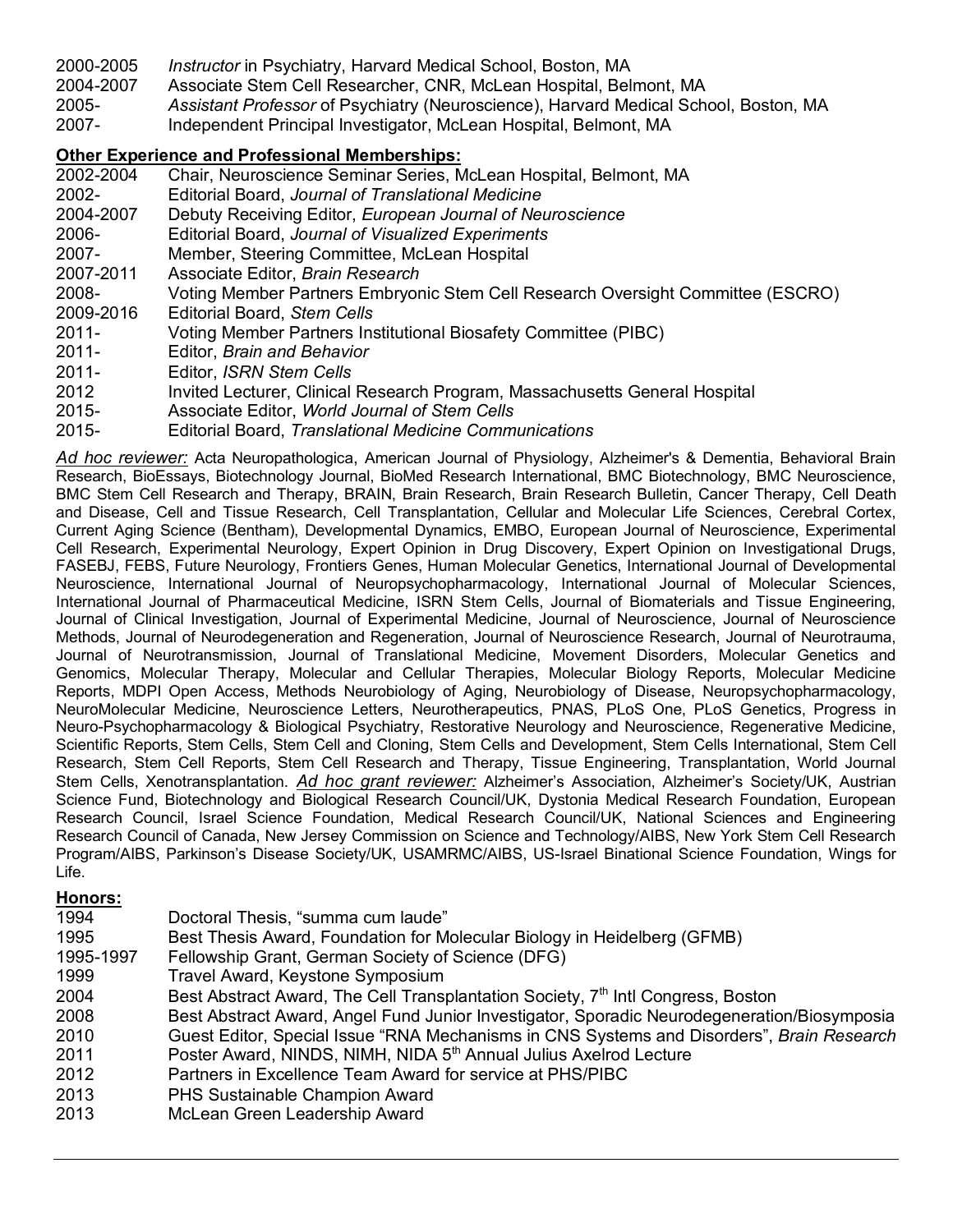# **C. Contribution to Science**

- 1. As a M.D. Ph.D. student, I studied the molecular compositions of *Chilo Iridescent Virus Type 6* (CIV) and *Molluscum Contagiosum Virus Type I* (MCV). CIV has agricultural importance as it infects the rice stem borer *Chilo suppressalis* (Lepidoptera), and MCV is a species of the *poxvirus* family that causes *Molluscum contagiosum* in humans. I have identified several genes that are important in the replication and host interactions of these viruses. This scientific work has contributed to understanding the molecular evolution and biology of large DNA viruses, which has implications on translating virus systems to biomedical and socio-economical applications, e.g., as biological insecticide (CIV) or in the treatment of diseases caused by *poxviruses*.
	- a. **Sonntag, K.-C.,** Schnitzler, P., Koonin, E., and Darai, G. **(1994).** Chilo Iridescent Virus Encodes a Putative Helicase Belonging to a Distinct Family within the "DEAD/H" Superfamily; Implications for the Evolution of Large DNA Viruses. *Virus Genes* 8 (2), 151-158. PMID: 8073636.
	- b. **Sonntag, K.-C.,** Schnitzler, P., Janssen, W., and Darai, G. **(1994).** Identification of the Primary Structure and the Coding Capacity of the Genome of Insect Iridescent Virus Type 6 Between the Genome Coordinates 0.310 and 0.347 (7990 bp). *J. Intervirol.* 37 (5), 287-297. PMID: 7698884.
	- c. **Sonntag, K.-C.,** Clauer, U., Bugert, J. J., Schnitzler, P., and Darai, G. **(1995).** Identification and Properties of the Genes Encoding the Poly-A Polymerase, a Small (22kDa), and the Largest Subunit (147kDa) of the DNA-Dependent RNA Polymerase of Molluscum Contagiosum Virus Type 1. *Virology* 210, 471-478. PMID: 7618282.
	- d. **Sonntag, K.-C.,** and Darai, G. **(1996).** Evolution of Viral DNA-Dependent RNA Polymerases. *Virus Genes* 11:2/3, 271-285. PMID: 8828152.
- 2. As a research fellow in the *Transplantation Biology Research Center*, Massachusetts General Hospital, Harvard Medical School, I aimed to induce transplantation tolerance to solid kidney grafts in a large animal miniature swine model using a lentivirus-mediated gene-engineering approach. I developed a strategy to transduce autologous bone marrow stem cells from recipient animals with lentiviruses that express allogeneic MHC Class II genes, which are matched to subsequent allogeneic kidney grafts. I could show that this regimen conveys full immune-tolerance to the grafts without using immune-suppressive drugs. I was also interested in understanding a role of the Fas/FasL system in the induction of tolerance, which I initially studied in NK cells and later in ESC as potential source for cell therapeutic applications. I found that FasL does not induce tolerance in both cell systems. These studies have contributed to understanding the mechanisms of graft rejection and developing strategies to induce immune-tolerance to solid and cell transplants.
	- a. **Sonntag, K.-C.,** Haller, G.W., Giauffret D., Germana S., Reeves, S.A., Levy, J., Sachs, D.H., and LeGuern, C. **(2000).** Regulated Expression of an MHC Class II Gene from a Promotor-Inducible Retrovirus. *Human Gene Therapy* 11;Sept. 20;11 (14):1961-1969. PMID: 11020796.
	- b. **Sonntag, K.-C.**, Emery, D.W., Yasumoto, A., Haller, G.W., Germana, S., Sablinski, T., Shimizu, A., Yamada, K., Shimada, H., Arn, S., Sachs, D.H., and LeGuern, C. **(2001).** Tolerance to Solid Organ Transplants through Transfer of MHC Class II Genes. *J. Clinical Investigation.* Jan.1; 107 (1): 65- 71. PMID: 11134181, PMC198548.
	- c. Matter-Reissmann, B.U.\*, **Sonntag, K.-C.**\*, Gilli, U.O., LeGuern, C. and Seebach, J.D. **(2004)**. Human Fas-Ligand Expression on Porcine Endothelial Cells Does Not Protect Against Xenogeneic Natural Killer Cytotoxity. \*both authors contributed equally. *Xenotransplantation* 11(1): 43-52. PMID: 14962292.
	- d. Brunlid, G., Pruszak, J., Holmes, B., Isacson, O., **Sonntag, K.-C., (2007).** Immature and neurally differentiated mouse ES cells do not express a functional Fas/FasL system. *Stem Cells* 25(9):2257- 2268. Epub 2007 Jul 5. PMID: 17615270.
- 3. Since 2000, I have developed cell systems and gene-engineering approaches in neurobiology, such as developing ESC systems for neurogenesis as a tool to study neurodegeneration, and as a source for cell therapy, with an emphasis on generating dopamine (DA) cell types for the treatment of PD. I also studied the molecular mechanisms in Huntington's disease (HD) demonstrating a general dysfunction of the ubiquitin proteasome system in neurons and skin fibroblasts from HD patients. My work provided major contributions to developing the ESC paradigm as therapeutic strategy for PD, and a deeper understanding of the molecular mechanisms in degenerating neurons in general.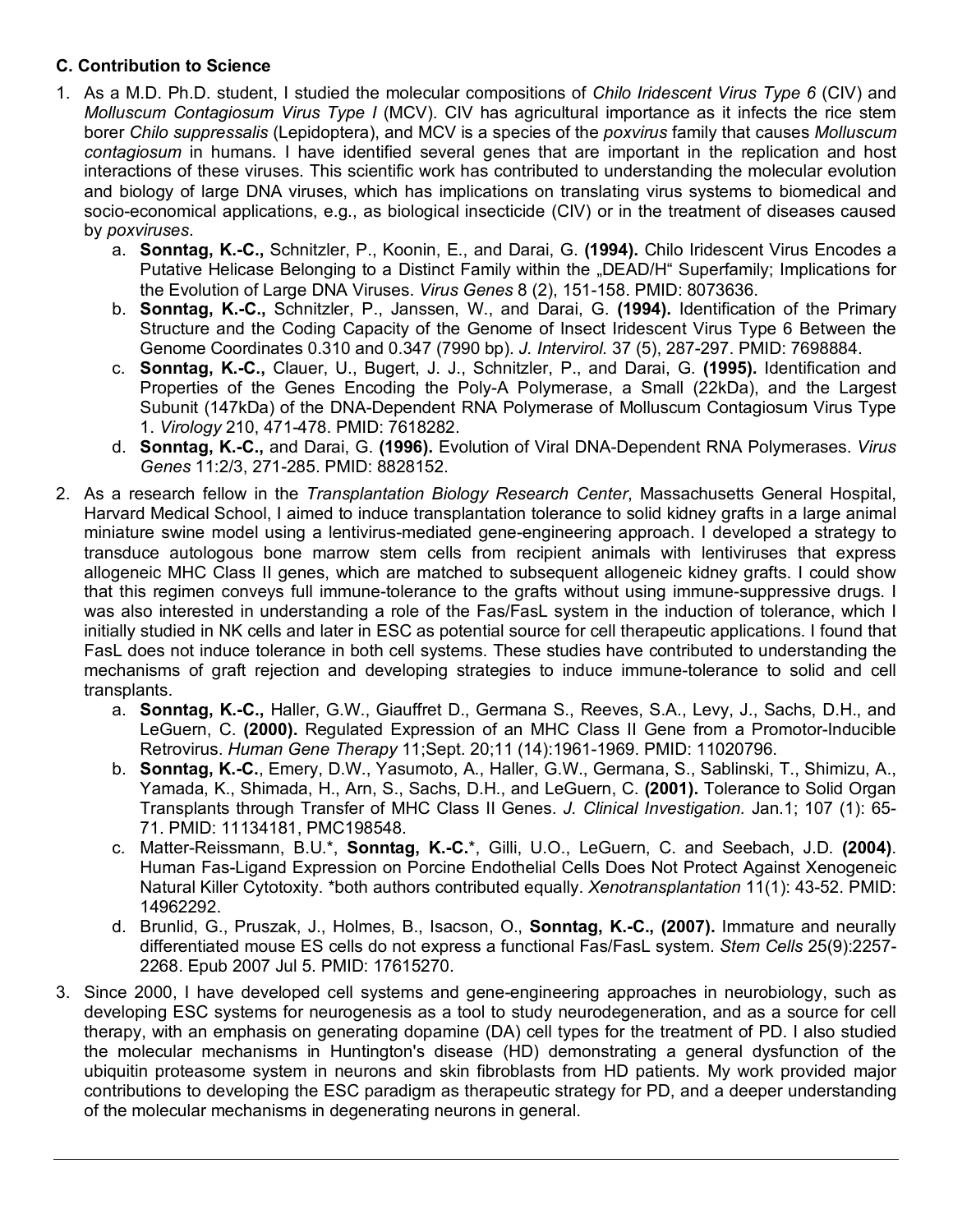- a. **Sonntag, K.-C.,** Simantov, R., Kim, K.-S., and Isacson, O. **(2004)**. Temporarily Induced *Nurr1* Can Induce a Non-Neuronal Dopaminergic Cell Type in ES Cell Differentiation. *Europ. J. Neuroscience.*  19(5):1141-52. [cover]. PMID: 15016073, PMC2614072, NIHMS81758.
- b. Seo, H., **Sonntag, K.-C.,** and Isacson, O. **(2004)**. Generalized Brain and Skin Proteasome Inhibition in Huntington's Disease. *Ann. Neurol.* 56, 319-28*.* PMID: 15349858.
- c. Krichevsky, A.M.\*, **Sonntag, K.-C.\*,** Isacson, O., Kosik, K.S. **(2006).** Specific microRNAs modulate ES cell-derived neurogenesis. \*Both authors contributed equally. *Stem Cells* 24:857-864. PMID: 16357340, PMC2605651, NIHMS81626.
- d. **Sonntag, K.-C.,** Pruszak, J., Yoshizaki, T., van Arensbergen, J., Sanchez-Pernaute, R., Isacson, O. **(2007)**. Enhanced yield of neuroepithelial precursors and midbrain-like dopaminergic neurons from human embryonic stem cells using the BMP antagonist Noggin. *Stem Cells.* 25:411-418. [cover]. PMID: 17038668, PMC2667240, NIHMS81986.
- 4. During my scientific work, I have created a large bank of lentivirus vectors that have been used in my own and collaborative studies. One of the applications is the use of viruses that cell-specifically and constitutively or conditionally express dopamine (Dr) and adrenergic (Adra2a) receptors in rat models of development and psychological conditions. In particular, our work could demonstrate that specific expression of *Drd1a* on excitatory output neurons in the prelimbic prefrontal cortex of adult rats induces anxiety-, addictive- and impulsive-like behaviors. This virus system has also been used in a recent study demonstrating that D1 and D2 receptors don't form heteromers. These combined approaches of lentivirusmediated gene-engineering with behavioral animal models provide important information on our understanding of the molecular and behavioral mechanisms in development and psychiatric disorders, and have implications for the use of psychopharmacological treatments, and in particular, in juveniles and adolescents.
	- a. Brenhouse, H.C., **Sonntag, K.-C.,** Andersen, S.L., **(2008).** Transient D1 dopamine receptor expression on prefrontal cortex projection neurons: Relationship to enhanced motivational salience of drug cues in adolescence. *J. Neuroscience* 28(10):2375-2382. PMID: 18322084.
	- b. **Sonntag, K.C.,** Brenhouse, H.C., Freund, N., Thompson, B.S., Puhl, M., Andersen, S.L. **(2014)**. Viral over-expression of D1 dopamine receptors in the prefrontal cortex increase high-risk behaviors in adults: Comparison with adolescents. *Psychopharmacology* 231(8):1615-26, Jan. 10 [Epub ahead of print]. PMID: 24408208
	- c. Frederick, A.L., Yano, H., Trifilieff, P., Vishwasrao, H., Biezonski, D., Mészáros, J., Sibley, D.R., Kellendonk, C., **Sonntag, K.-C.,** Graham, D.L., Colbran, R.J., Stanwood, G.D., Javitch, J. **(2015)**. Evidence against dopamine D1/D2 receptor heteromers. *Mol. Psych.* 20(11):1373-85 Jan. 6 [Epub ahead of print]. PMID: 25560761
	- d. Brenhouse, H.C., Thompson, B.S., **Sonntag, K.-C.,** Andersen, S.L. **(2015)**. Extinction and reinstatement to cocaine-associated cues in male and female juvenile rats and the role of D1 dopamine receptor. *Neuropharmacology* 95:22-28. Mar 4 [Epub ahead of print] PMID: 25749358
- 5. In my current research, I investigate factors and mechanisms governing neuronal dysfunction in aging and neurological disorders, based on the concept that normal brain aging and the pathogeneses of sporadic diseases are most likely not a consequence of a (few) single or 'disease-specific' factor(s) alone, rather they are driven by holistic events that include one's individual genetic and epigenetic condition, progression of aging, and lifestyle. My work stems from the understanding that cell development and function depend on a strictly organized network orchestrating intracellular and environmental factors that include bioenergetics and metabolic processes, regulatory mechanisms of gene expression levels, and the effects of specific factors and signaling pathways providing a temporal, positional and molecular framework to achieve normal cell function. Progressive dysfunction and deregulation of these factors and cellular events are major contributors to malfunction and ultimately lead to disease development. One of my focus has been on miRNAs, which are post-transcriptional regulators of gene expression. Notably, our studies on laser-microdissected postmortem DA neurons in PD have identified a novel mechanism in neurons, mediated by miR-126, to regulate growth factor activities and vulnerability to neurotoxic insult. In addition, current research efforts are focused on understanding a role of dysfunctional bioenergetics in LOAD studying patient-derived fibroblasts, iPSC, and induced neurons (iN). These studies provide new insight into the function and dysfunction of human neurons in psychiatric and neurodegenerative disorders and have identified mechanisms and molecules that can be translated to the development of therapeutic intervention.